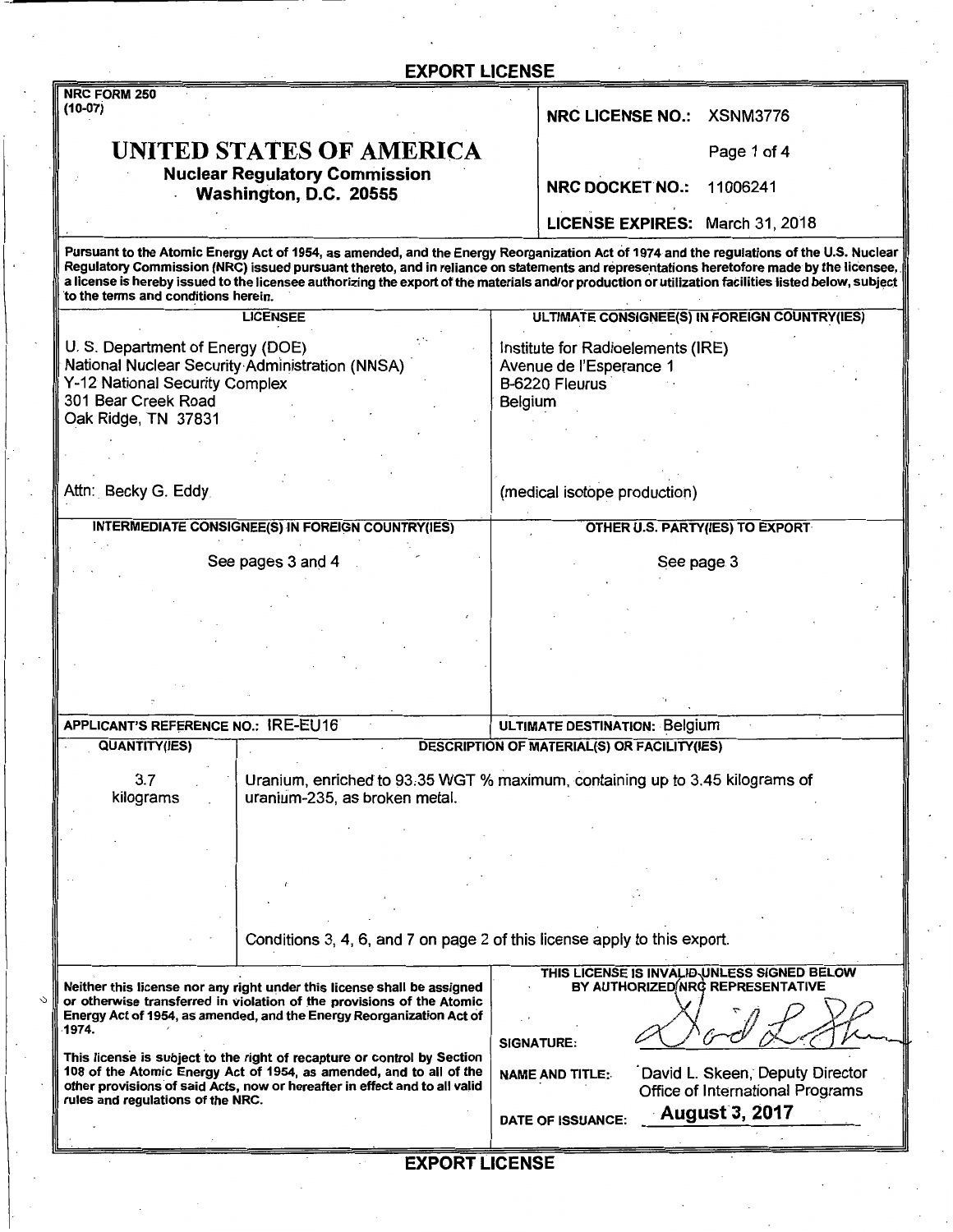NRC Form 250A (6-15)

#### U.S. NUCLEAR REGULATORY COMMISSION

#### **U.S. NUCLEAR REGULATORY COMMISSION EXPORT LICENSE**

#### **LICENSE NUMBER: · XSNM3776**

Page 2 of 4

## **Conditions**

- **Condition 1:** Reserved
- **Condition 2:** Reserved

**Condition 3:**  This license covers only the nuclear content of the material.

**Condition 4:**  The material to be exported under this license shall be shipped in accordance with the physical protection requirements for special nuclear material in 10 CFR Part 71 and 10 CFR Part 73.

**Condition 5:**  Reserved

**Condition 6:**  This license authorizes export only and does not authorize the receipt, physical possession, or use of the nuclear material.

**Condition 7:**  The shipper shall complete and submit a DOE/NRC Form 741 for each shipment of uranium, thorium, and plutonium (i.e ... source *ot* special nuclear material) exported under this license.

**Condition 8:** 

Reserved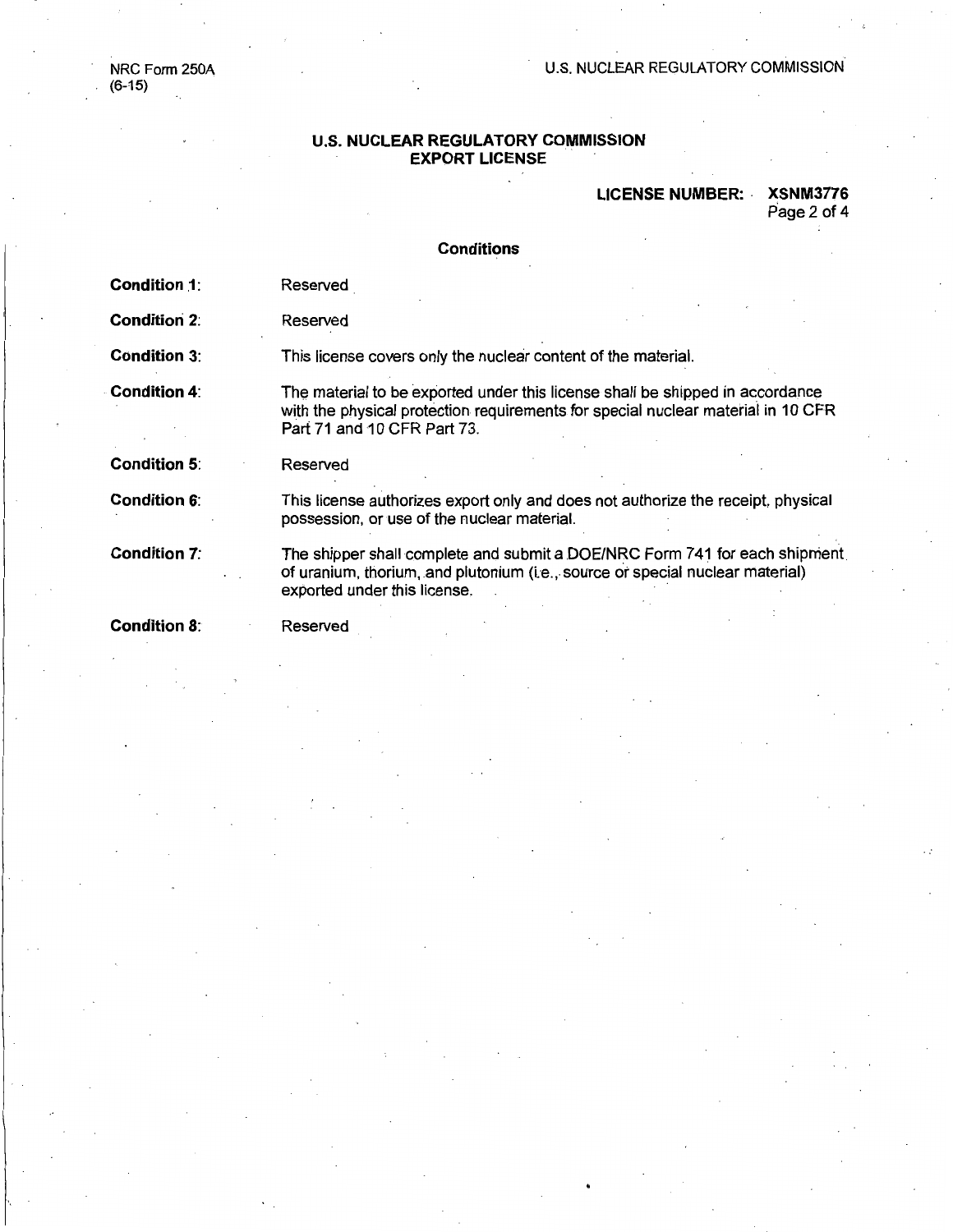**XSNM3776**  Page 3 of 4

 $\check{y}$ 

## **OTHER U.S. PARTY(IES) TO EXPORT:**

- 1. DOE/NNSA Y-12 National Security Complex 301 Bear Creek Road Oak Ridge, TN 37831
	- (supplier/transporter}
- 2. Consolidated Nuclear Security (CNS) L.L.C. 301 Bear Creek Road Oak Ridge, TN 37831

(DOE/NNSA supply/contractor)

## **INTERMEDIATE CONSIGNEE(S) IN FOREIGN COUNTRY(IES):**

1. AREVA NP Romans 54 Avenue De La Deportation ZI Les Berauds 26104 Romans Sur lsere France

(target fabrication)

2. AREVA TN International 1, rue des Herons 78180 Montigny-le-Bretonneux France

. (transporter)

3. Studiecentrum Voor Kernenergie (SCK-CEN) Boeretang 200 BE-2400 Mol Belgium

(target irradiation)

4. Nuclear Research and Consultancy Group (NRG) Westerduinweg 3 1755 LE Petten The Netherlands

(target irradiation)